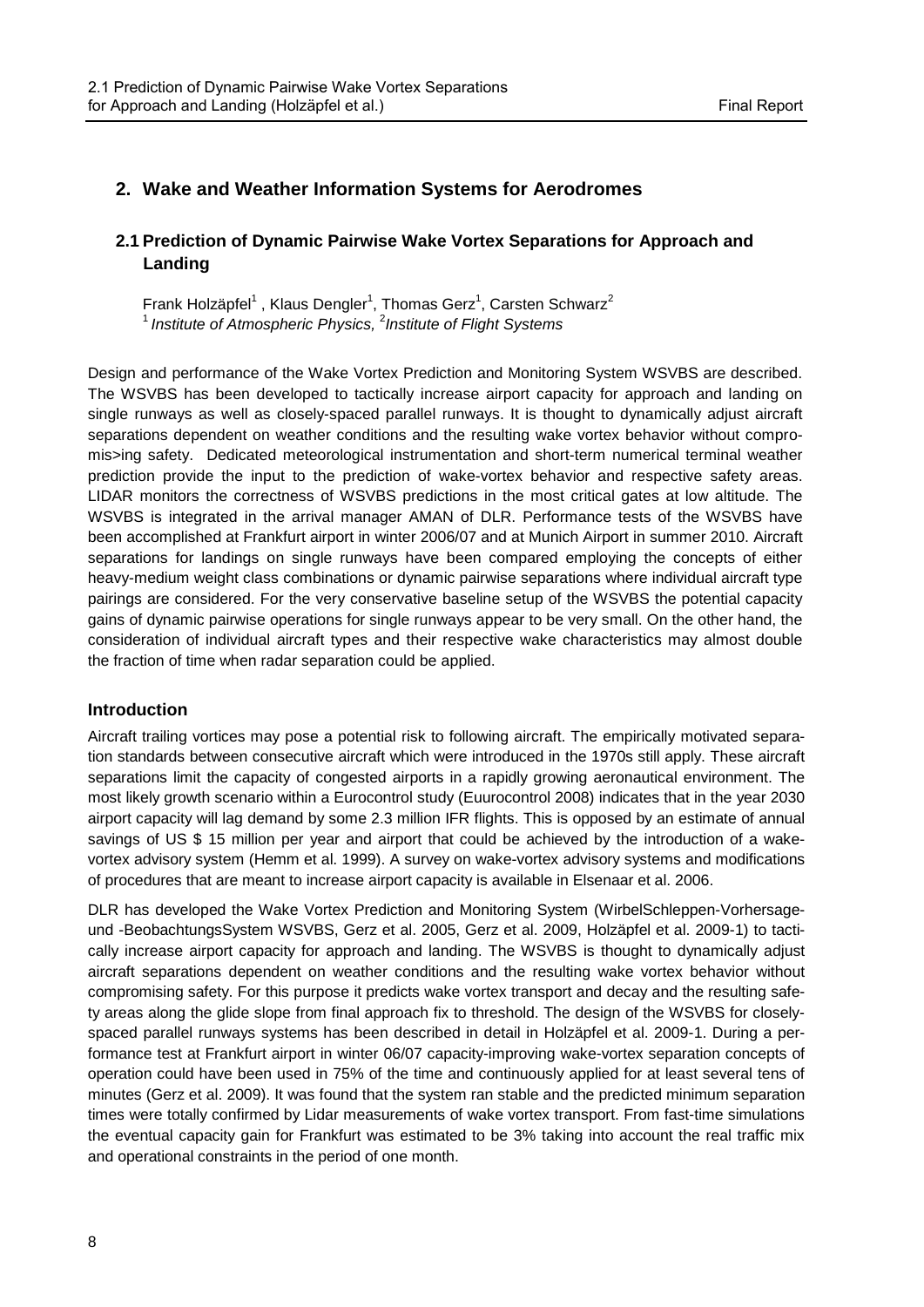

Initially, the system has been particularly adapted to the closely-spaced parallel runway system of Frankfurt airport. Meanwhile the WSVBS has been further developed to predict dynamic pairwise separations for landings on single runways. The concept of dynamic pairwise separations corresponds to the favoured procedure foreseen in the final development stage of NextGen (Lang 2010, FAA 2011) and SESAR (SESAR 2010, Steen et al. 2010). The elements of the WSVBS are generic and can well be adjusted to other runway systems and airport locations.

This paper, which has been presented previously (Holzäpfel et al. 2011) describes the design of the WSVBS with all its components and their interaction and the extension of the WSVBS to the prediction of dynamic and time-based separations for individual aircraft type pairings landing on single runways. The performance of the dynamic pairwise separations setup is analysed employing data gathered during a three-month measurement campaign at Frankfurt Airport in winter 2006/07 and another three-month measurement campaign accomplished at Munich Airport in summer 2010. The baseline setup of the WSVBS for dynamic pairwise separations is compared to a number of alternative setups. This analysis evaluates which capacity gain could be achieved theoretically with the dynamic pairwise separations concept and how much this theoretical maximum is reduced by conservative uncertainty allowances of the components of the WSVBS that consider statistical variations of aircraft flight tracks, meteorological parameters, wake vortex behavior, and resulting safety areas.

## **System Overview and Topology**

Figure 1 delineates the components of the WSVBS and their interplay. The bottleneck of runway systems prevails in ground proximity because there stalling or rebounding wake vortices may not descend below the flight corridor. Therefore, in that domain the best wake prediction skill is required which here is achieved based on measurements of meteorological conditions with a SODAR/RASS system and an ultrasonic anemometer (USA).



## **Figure 1.** Flowchart of the WSVBS.

Because it is not possible to cover the whole glide slope with such instrumentation, the meteorological conditions in the remaining area are predicted with a numerical weather prediction system (COSMO-MUC) leading to wake predictions with increased uncertainty bounds. Based on glide path adherence statistics (FLIP) the probabilistic wake vortex model P2P predicts upper and lower bounds for position and strength of vortices generated by heavy aircraft. These bounds are expanded by the safety area around a vortex that must be avoided by follower aircraft for safe and undisturbed flight (SHAPe). Wake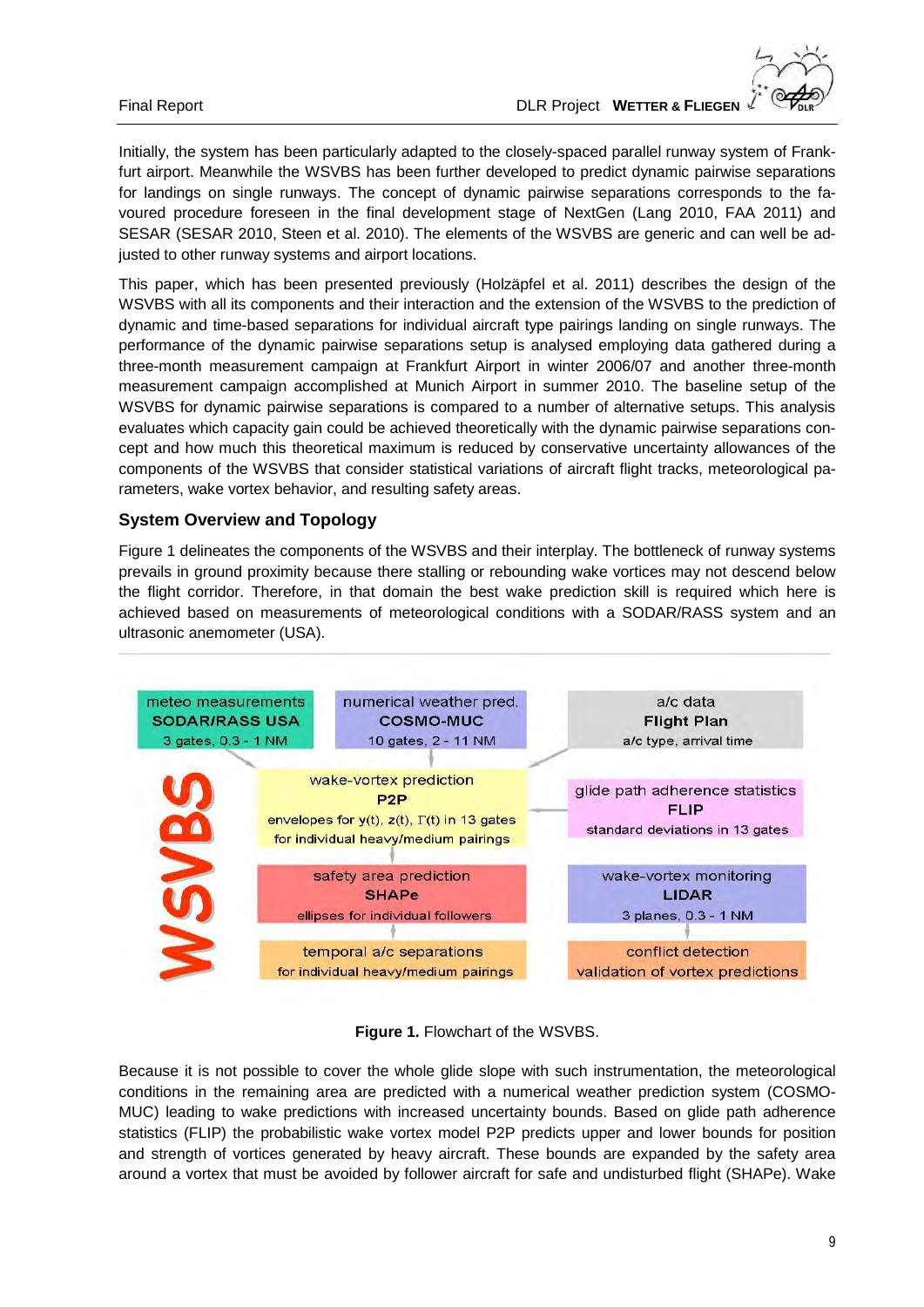vortex and safety area predictions can be conducted optionally based upon either weight class combinations (heavy/medium) or individual aircraft type pairings according to the flight plan. The instant when the safety areas do not overlap with the flight corridor define the temporal separation between an individual aircraft pairing. The LIDAR monitors the correctness of WSVBS predictions in the most critical gates at low altitude. The components of the WSVBS will be described in detail later, together with their respective references.

The WSBVS concept requires that all aircraft are established on the glide slope at the final approach fix (FAF) which is situated 11 NM before the touchdown zone (TDZ). The wake-vortex evolution is predicted within 13 gates along the final approach. In ground proximity the gate separation of 1 NM is reduced to 1/3 NM to properly resolve the interaction of wake vortices with the ground. Figure 2 delineates the runway with the employed geodetic coordinate system and the gates 10 -13 next to the ground.





# **System Components**

It is planned to adjust the different system components to consistent probability levels such that the WSVBS will meet accepted risk probabilities as a whole. Since a comprehensive risk assessment of the WSVBS is still pending, we currently employ by default 95.4% probabilities (two standard deviations, 2σ, for Gaussian distributions) as a basis for the probabilistic components of the WSVBS. In the following the components delineated in the flowchart of Figure 1 are described in detail.

# **Meteorological Data**

For prediction of wake-vortex behavior along the final approach path meteorological conditions with good accuracy must be provided for the complete considered airspace with a forecast horizon of 1 hour. A combination of measurements (employing the persistence assumption) and numerical weather predictions accounts for the required temporal and spatial coverage.

For approach and landing the largest probability to encounter wake vortices prevails at altitudes below 300 ft (Critchly & Foot 1991, Holzäpfel et al. 2009-2, Elsenaar et al. 2006). There, stalling or rebounding vortices may not clear the flight corridor vertically and weak crosswinds may be compensated by vortexinduced lateral transport which may prevent the vortices to quit laterally. Since vortex decay close to the ground is not very sensible to meteorological conditions (Holzäpfel & Steen 2007), the most important mechanism that may allow for reduced aircraft separations is lateral transport of wake vortices by crosswind.

Frech & Holzäpfel (2008) demonstrates that the best wake-vortex prediction skill of lateral transport in ground proximity is achieved employing SODAR wind measurement data. Only if it is assumed that the measured wind would persist longer than about one hour, the lateral vortex transport predicted with input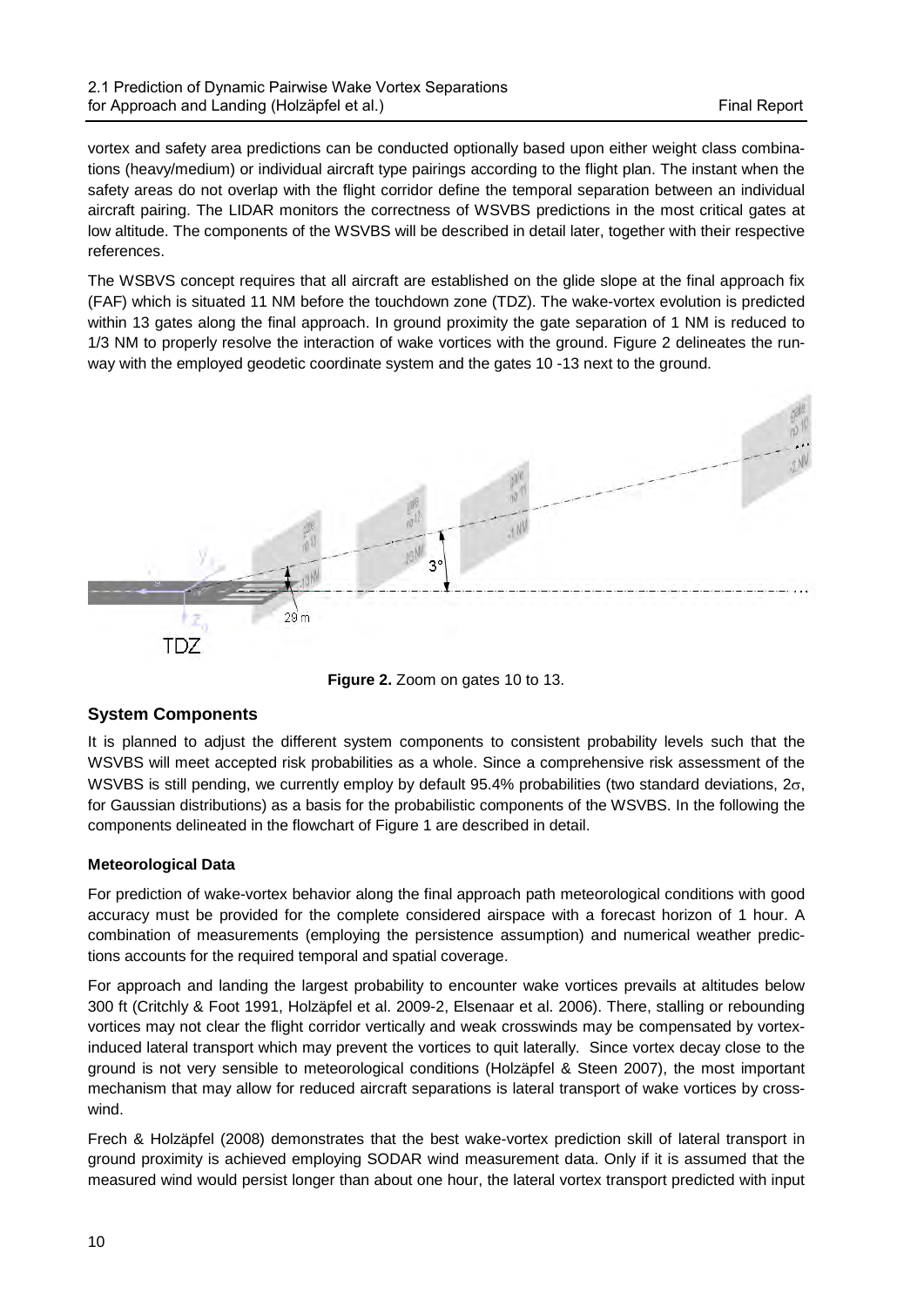Final Report DLR Project **WETTER & FLIEGEN**

from numerical weather prediction would yield on average superior results. Because it is not feasible to cover the complete final approach path with instrumentation we employ SODAR/RASS data for wake prediction in the bottleneck at low altitudes (gates  $11 - 13$ ) whereas for the less critical area aloft (gates  $1 - 10$ ) we use COSMO-MUC data which yields minor wake prediction skill.

Figure 3 shows runway 26L of Munich airport with the locations of the employed sensors and the two lowest gates for the prediction of wake vortex behavior. Close to the lowest gate (yellow) a METEK SODAR with a RASS extension provides 10-minute



**Figure 3.** Sketch of instrumentation set-up at Munich Airport.

averages of vertical profiles of the three wind components, vertical fluctuation velocity, and virtual temperature with a vertical resolution of 20 m. The SODAR/RASS system is complemented by an ultrasonic anemometer (USA) mounted on a 10 m mast. Eddy dissipation rate (EDR) profiles are derived from vertical fluctuation velocity and the vertical wind gradient employing a simplified budget equation (Frech 2004). A spectral analysis of the longitudinal velocity measured by the sonic is used to estimate EDR by fitting the -5/3 slope in the inertial sub-range of the velocity frequency spectrum.

For the area which was not covered by measurements (the more remote 10 gates from 2 to 11 NM) numerical weather predictions were conducted with the model COSMO-MUC (Dengler et al. 2009, see Section 2.5).

### **Approach Corridor Dimensions**

For the definition of approach corridor dimensions we employ as baseline the glide path adherence statistics of the FLIP study (Frauenkron et al. 2001), an investigation of the navigational performance of ILS (Instrument Landing System) approaches at Frankfurt airport. FLIP provides statistics of 35,691 tracks of precision approaches on Frankfurt ILS of runways 25L/R. It does not differentiate between manual and automatic approaches. The study indicates that the measured flight path deviations are much smaller than specified by ICAO localizer and glide slope tolerances. The employed corridor dimensions decrease monotonically when approaching the runways and are kept constant within a distance of 2 NM from TDZ (see Figure 4).

Investigations of arrival flight track data at the airports St. Louis (Hall & Soares 2008), Atlanta (3,394 approaches, Zhang et al. 2009), and Chicago (1,112 approaches, Zhang et al. 2009) indicate that the lateral aircraft deviations below a distance of 2 NM from TDZ are significantly smaller than assumed in the FLIP study (see Figure 4). Therefore, we alternatively apply a fit to the to the lateral RMS deviations found in the studies of Hall & Soares and Zhang et al. which is effective at distances from the TDZ below 3.3 NM and retain the FLIP statistics for larger distances:

> $\sigma_{y,FLIP} = 11.5 \text{ m} + 1.23 \text{ m/NM} \cdot x \text{[NM]}; \quad x \ge 3.3 \text{ NM}$  $\sigma_{y, fit}$  = 2.76 m + 3.85 m/NM · x[NM]; x < 3.3 NM

The approach corridors in the different gates consist of ellipses (see green ellipse in Figure 7). Vertical and horizontal semi axes of these ellipses correspond to two standard deviations derived from glide path adherence statistics, respectively. For Gaussian distributions two standard deviations (2σ) correspond to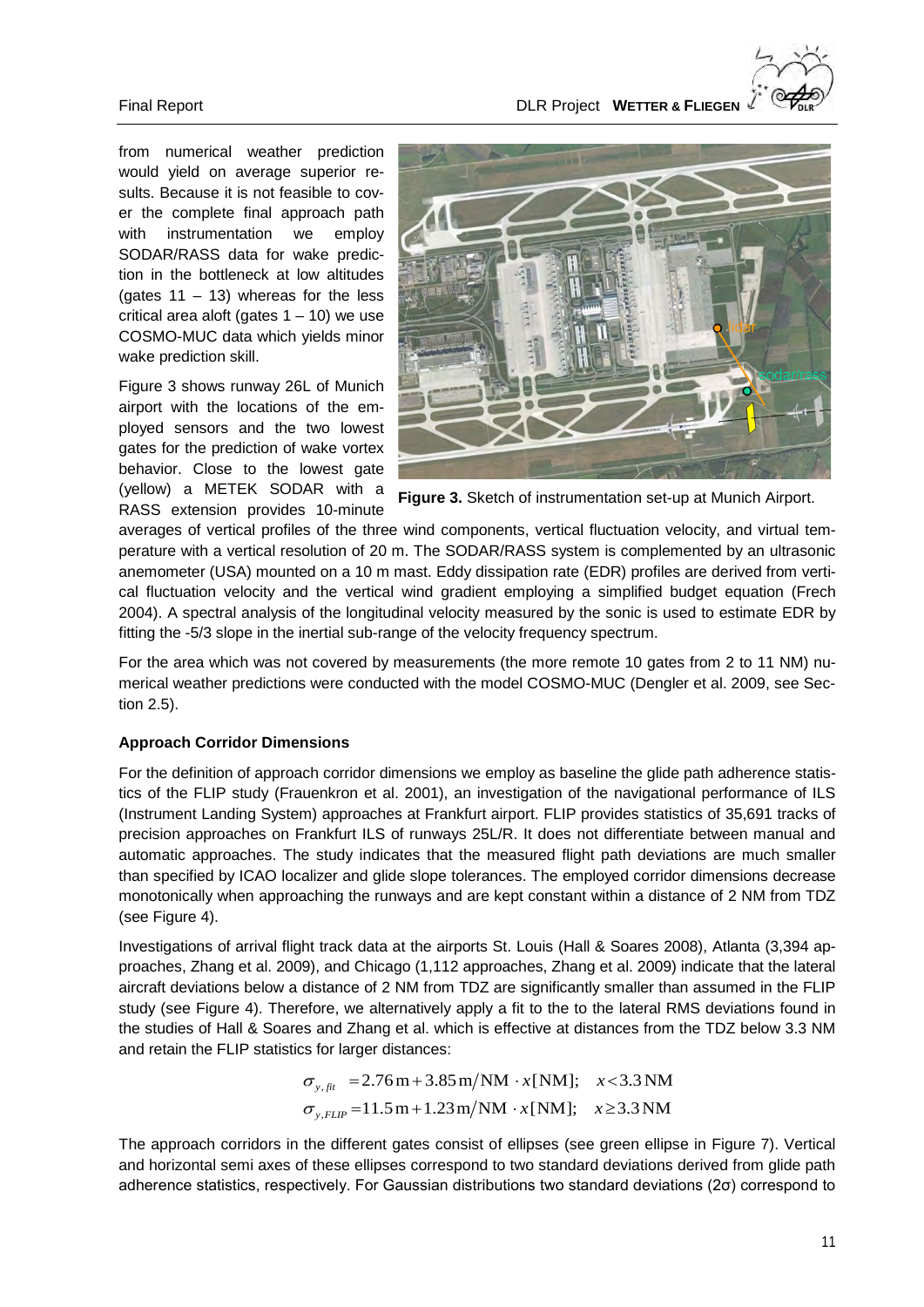a probability of 95.4% that an aircraft does not leave the corridor in one dimension (either laterally or vertically). For ellipsoidal corridors this probability reduces to 86.5% assuming statistical independence of lateral and vertical positions.



**Figure 4.** Lateral and vertical RMS deviations of aircraft from the glide path at the airports FRA, ATL, ORD, and STL.

## **Representation of Aircraft Types**

The latest version of the WSVBS also predicts conservative separations for individual aircraft pairings as it is foreseen in the final development stages of NextGen and SESAR. This approach requires that the approaching aircraft types are known. During the Munich campaign the WSVBS provided predictions for all heavy leader and medium follower aircraft types that were scheduled to land within the same five minute interval according to the flight plan. So far the WSVBS may predict separations between the following individual heavy leader aircraft types (aircraft designators according to ICAO): A306, A310, A332, A333, A343, A346, B744, B762, B763, B764, B772, B773, B77W, IL96, MD11 and the medium follower aircraft types A319, A320, A321, AT43, AT45, AT72, B462 , B463, B712, B733, B734, B735, B736, B737, B738, B752, B753, CRJ1, CRJ2, CRJ7, CRJ9, D328, DH8D, E145, E170, E190, F100, F70, MD82, MD83, RJ1H, RJ85, SB20, SF34.

For each generator aircraft type the envelopes for wake vortex behavior are predicted assuming a maximum and a minimum initial circulation value that could occur during approach and landing. The minimum circulation assumes an aircraft weight corresponding to the operational empty weight (OEW) plus the fuel weight for one hour of flight plus the weight of 10% of the maximum amount of passengers combined with the flight speed at the final approach fix (FAF) of about 200 kts (103 m/s). The maximum circulation is based upon maximum landing weight (MLW) and a landing speed of 70 m/s (136 kts).

In order to keep the system as simple as possible and, thus, to minimize additional workload for controllers, the WSVBS may alternatively consider aircraft weight class combinations. The relevant combinations are heavy followed by heavy (HH) and heavy followed by medium (HM) aircraft. Conservative measures for initial circulation, wing span, and final approach speed as function of the maximum take-off weight are taken to characterize the classes (Holzäpfel et al. 2009-1).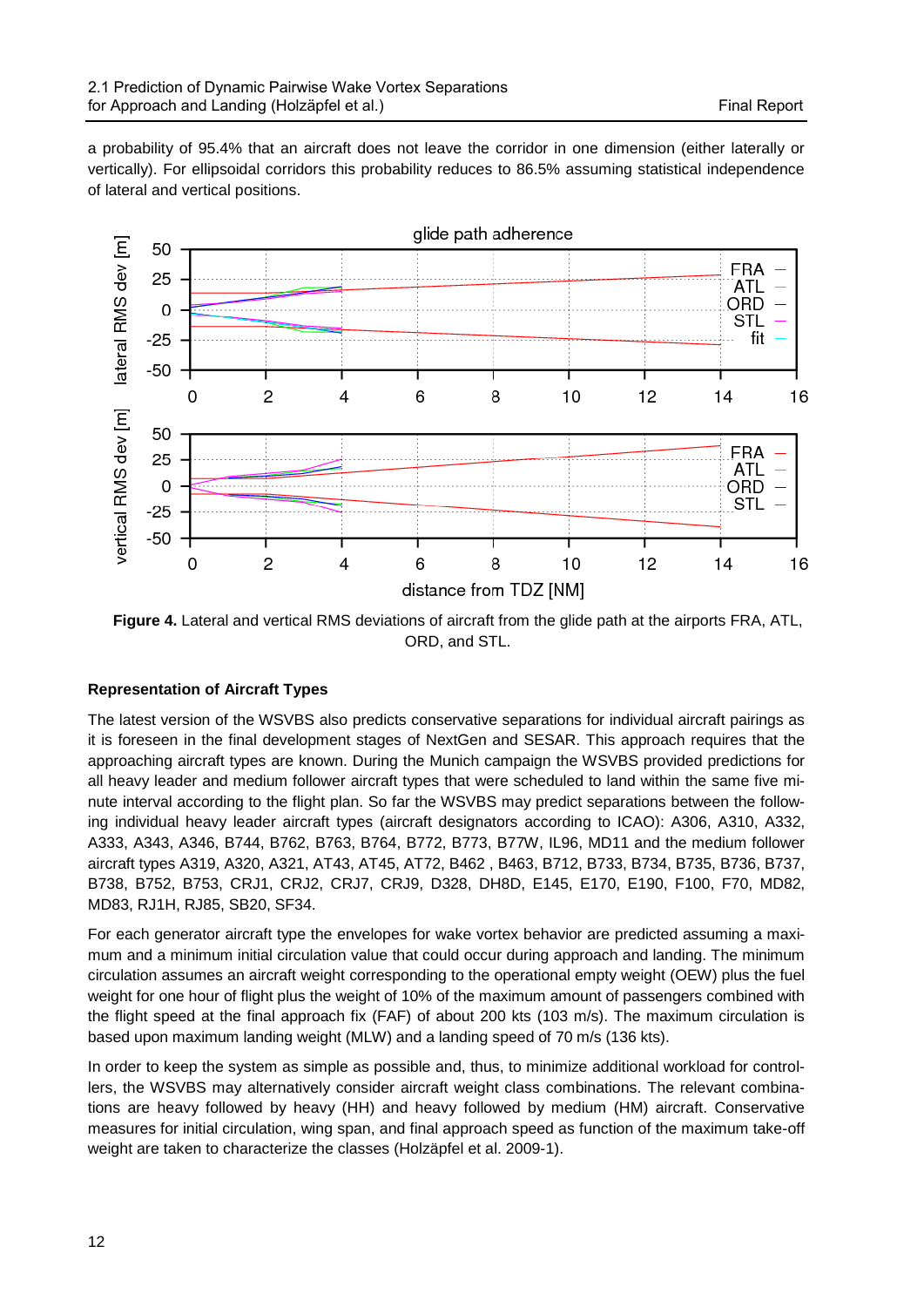### **Wake-Vortex Prediction**

Wake-vortex prediction is conducted with the Probabilistic Two-Phase wake-vortex decay model (P2P) which is described in detail in Holzäpfel (2003). Applications, assessments and further developments are reported in Frech & Holzäpfel 2008, Holzäpfel & Robins 2004, Holzäpfel 2006, and Holzäpfel & Steen 2007. P2P considers all effects of the leading order impact parameters: aircraft configuration (span, weight, velocity, and trajectory), wind (cross and head components), wind shear, turbulence, temperature stratification, and ground proximity. P2P has been validated against data of over 10,000 cases gathered in two US and six European measurement campaigns.

Precise deterministic wake vortex predictions are not feasible operationally. Primarily, it is the nature of turbulence that deforms and transports the vortices in a stochastic way and leads to considerable spatiotemporal variations of vortex position and strength. Moreover, the variability of environmental conditions must be taken into account.





Therefore, the output of P2P consists of confidence intervals for vortex position and strength. Figure 5 illustrates asymmetric vortex rebound characteristics caused by crosswind in ground proximity.

For the time being, the confidence intervals for y, z, and Γ are adjusted by default to 2σ-probabilities. The respective uncertainty allowances are achieved by a training procedure which employs statistics of measured and predicted wake vortex behavior (Holzäpfel 2006). Note that the training procedure implicitly considers the quality of the meteorological input data. As a consequence, uncertainty allowances of wake-vortex predictions based on the high-quality SODAR/RASS measurements in the lowest three gates are smaller than uncertainty allowances applied to wake-predictions at higher altitudes which are based on COSMO-MUC input.

### **Safety-Area Prediction**

Once the potential positions of the wake vortices at each gate are known, safe distances between wake vortex core positions and the follower aircraft need to be assigned. The Simplified Hazard Area (SHA) concept (Hahn et al. 2004, Schwarz & Hahn 2006) predicts distances which guarantee safe and undisturbed operations. The SHA-concept assumes that for encounters during approach and landing the vortex induced rolling moment constitutes the dominant effect and can be used to define a safety area rep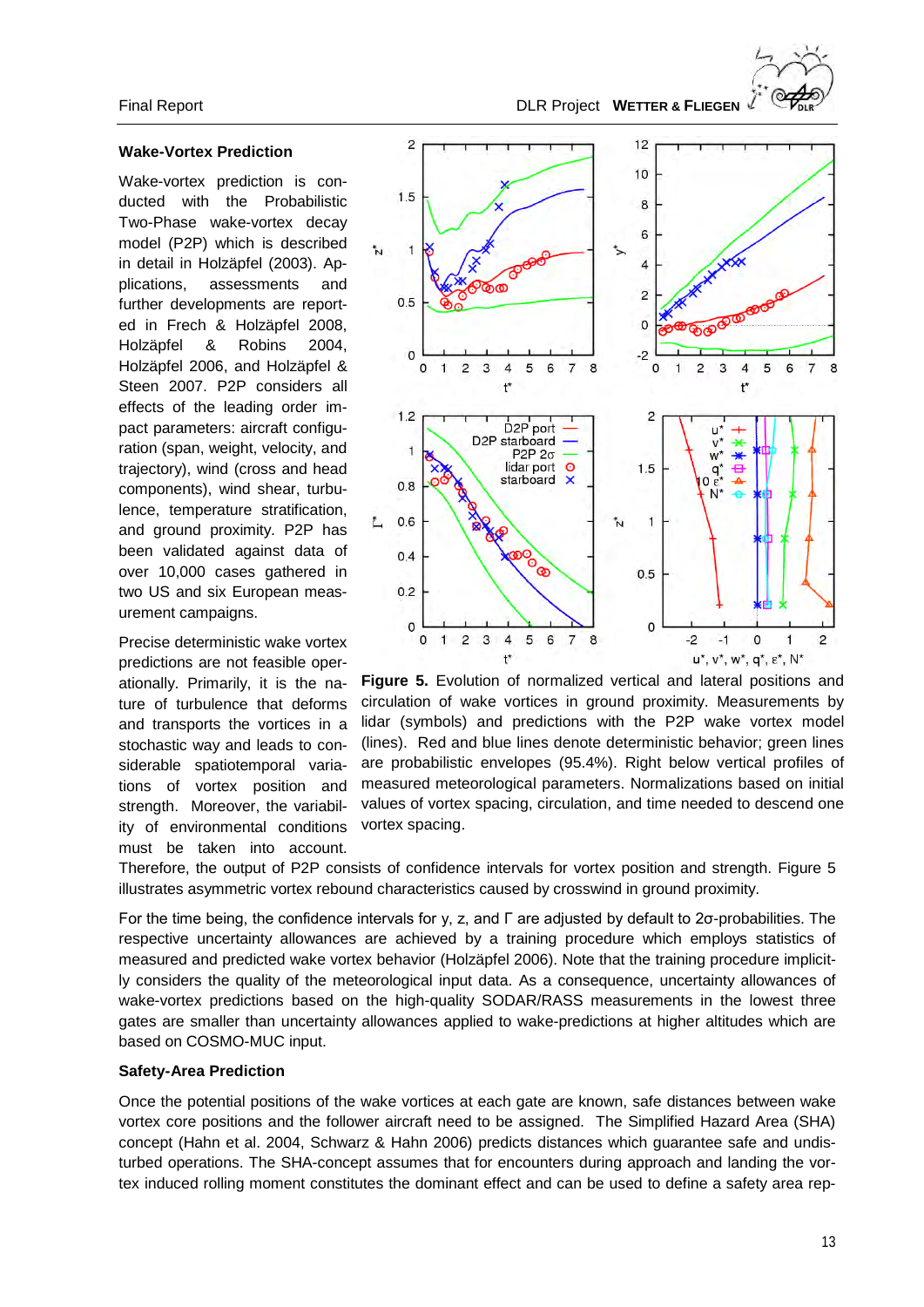resenting the entire aircraft reaction. Then encounter severity can be characterized by a single parameter, the required Roll Control Ratio, RCR<sub>req</sub>, which relates the wake vortex induced rolling moment to the maximum available roll control power.

In Figure 6 the red areas with  $RCR_{\text{rea}} > 1$  denote regions where the roll control capability of the encountering aircraft is exceeded. Full flight simulator investigations (Schwarz & Hahn 2006) yield acceptable results for manual control for a value of  $RCR_{\text{rea}} = 0.2$ . Results from real flight tests, using DLR's fly-bywire in-flight simulator ATTAS, support this conclusion (Schwarz & Hahn 2005). In Fig-



**Figure 6.** Roll control power required to compensate wake-vortex induced rolling moments. Horizontal and vertical allowances a and b for  $RCR_{\text{rea}} < 0.2$ .

ure 6 the lines a and b denote the resulting distances between vortex centres and follower aircraft for  $RCR_{\text{rea}} < 0.2$  which are added to the wake vortex envelopes.

As for wake vortex prediction either individual wake vortex and follower aircraft pairings are considered or wake vortex envelopes representing the heavy category combined with the follower categories medium or heavy. In order to represent the follower aircraft weight classes heavy and medium all relevant aircraft parameters (wing span, wing area, airspeed, lift gradient, maximum roll control power, and taper ratio) are conservatively combined to mimic the worst case scenarios. The values of the worst case parameter combinations are again derived from envelopes of aircraft parameters as function of MTOW, similarly as it was described for the wake vortex predictor before. This method of using MTOW based aircraft parameters for the determination of simplified hazard areas is called SHAPe (Simplified Hazard Area Prediction, Hahn et al. 2004).

## **System Integration**

Here we describe how the above introduced components are combined for the prediction of adapted aircraft separations. First components within a single gate are considered. Then it is explained how the minimum temporal aircraft separations are derived from the predictions within all the gates. Finally, the temporal prediction cycle which defines parameters like update rate and prediction horizon is sketched.

Figure 7 illustrates the process seen in flight direction in control gate 11 for a heavy leader aircraft and a vortex age of 100 s. The different ellipses are defined by the respective sums of vertical and horizontal probabilistic allowances of the components approach corridor, vortex area prediction, and safety area prediction. Note that horizontal and vertical dimensions in Figure 7 are in scale. The dark blue corridor of possible vortex positions indicates that superimposed to vortex descent a southerly cross-wind advects the wake away from runway 26L.

Because the lateral vortex position can only be predicted less precisely (uncertainty and variability of crosswind) than vertical position, the aspect ratio of the vortex area ellipse exceeds a value of eight. Out of ground effect this aspect ratio is much smaller because there uncertainties regarding vortex descent are increased (Holzäpfel & Steen 2007). Safety area margins for large and small follower aircraft are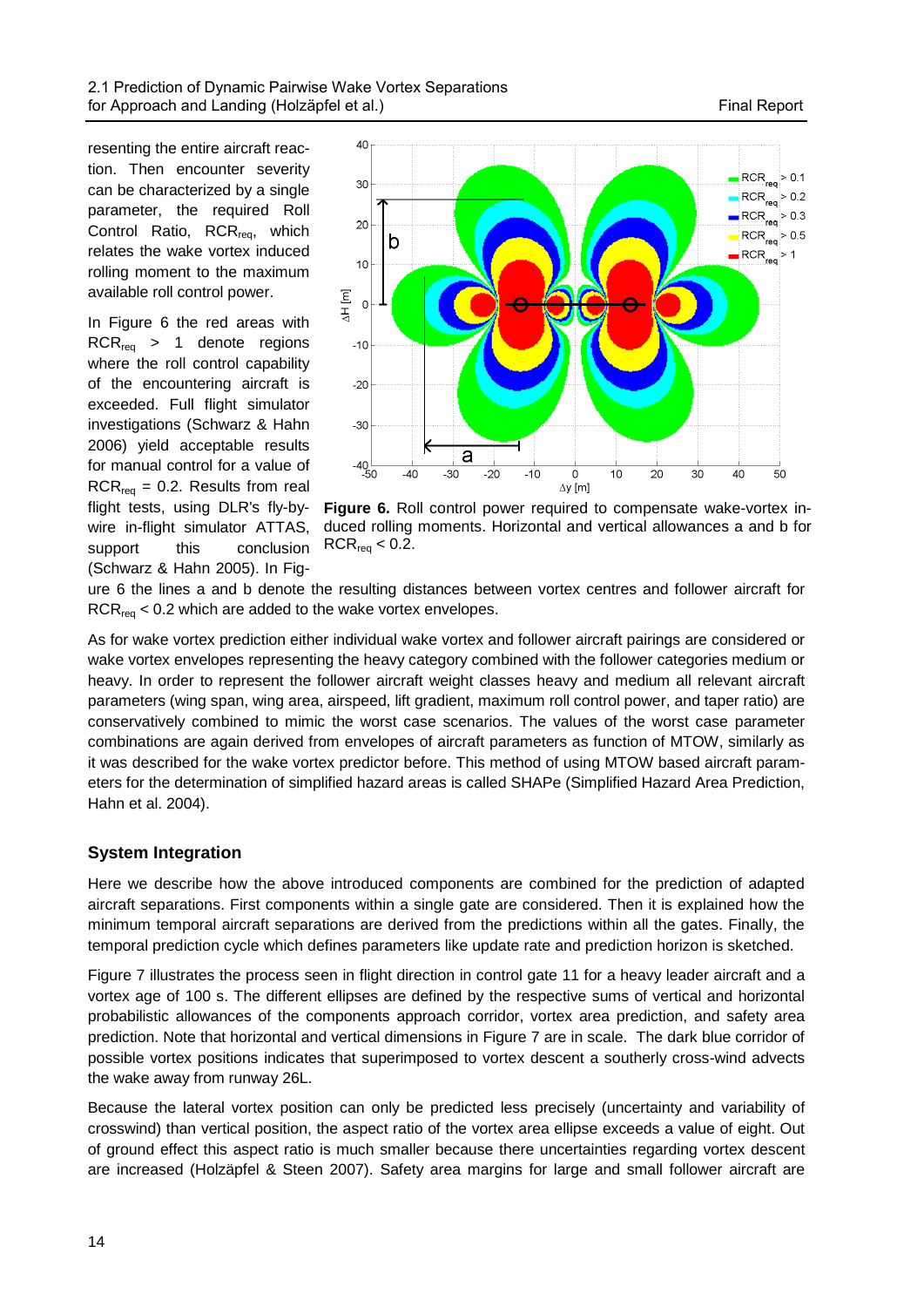added to the vortex corridors, resulting in overall safety areas to be avoided. One important aspect is that the safety corridors are not static but move depending on wake transport. Further, they grow due to vortex spreading and shrink according to wake decay.



**Figure 7.** Ellipses denoting approach corridor dimensions, vortex areas, and safety areas in gate 11 for a vortex age of 100 s and runway 26L.

For aircraft pairings on approach to the same runway, the time interval between the passage of the generator aircraft through a gate and the time when a safety area does no longer overlap with the approach corridor (gate obstruction time) determines the minimum temporal separation for that gate. For a closelyspaced parallel runway system, the question is whether the safety areas reach the neighboring approach corridor within the prediction horizons or not. Our example in Figure 7 illustrates that after 100 s the safety area for a large following aircraft has just left the approach corridor, yet the gate is blocked for a small follower aircraft, because the respective safety corridor still overlaps with the approach corridor.

One prediction sequence comprises 13 gates along the glide path. The cases with maximum vortex ages with conflicts (gate obstruction times) define minimum aircraft separation times, MST. For dynamic pairwise landings on a single runway the predicted MST have the following format:

> 31-Aug-2010 Tue 1345 A343 AT72 81 31-Aug-2010 Tue 1320 A332 B738 89 31-Aug-2010 Tue 1320 A332 D328 96 31-Aug-2010 Tue 1320 A332 A320 89

Date, scheduled landing time, leader aircraft type, follower aircraft type, and predicted aircraft separation time in seconds. In the time frame from 13:20 to 13:25 a heavy A332 and three medium follower aircraft types are scheduled to land such that three individual separation times are suggested. Every 10 minutes new SODAR/RASS and COSMO-MUC data are available. When new weather data is available WSVBS predictions are initiated. The predictions are available 20 min prior to landing. The predictions could also be provided for longer lead times at the expense that the uncertainty allowances of the wake vortex corridors in gates 11-13 driven by SODAR/RASS meteorological input data would need to be increased. Wake-vortex monitoring is used to identify potential erroneous predictions of the WSVBS. For this purpose DLR's 2 µm pulsed Doppler LIDAR is operated in vertical scan mode with elevations between -0.5° to 6° to detect and track the vortices alternately in the lowest and most critical gate (see Figure 3).

# **Performance and Improved Capacity**

The baseline setup of the WSVBS for pairwise dynamic separations is compared to a number of alternative setups listed in Table 1. This analysis may contribute to set the scene for a discussion which capacity gain could be achieved theoretically with the pairwise dynamic separations concept and how much this theoretical maximum is reduced by conservative uncertainty allowances of the components of the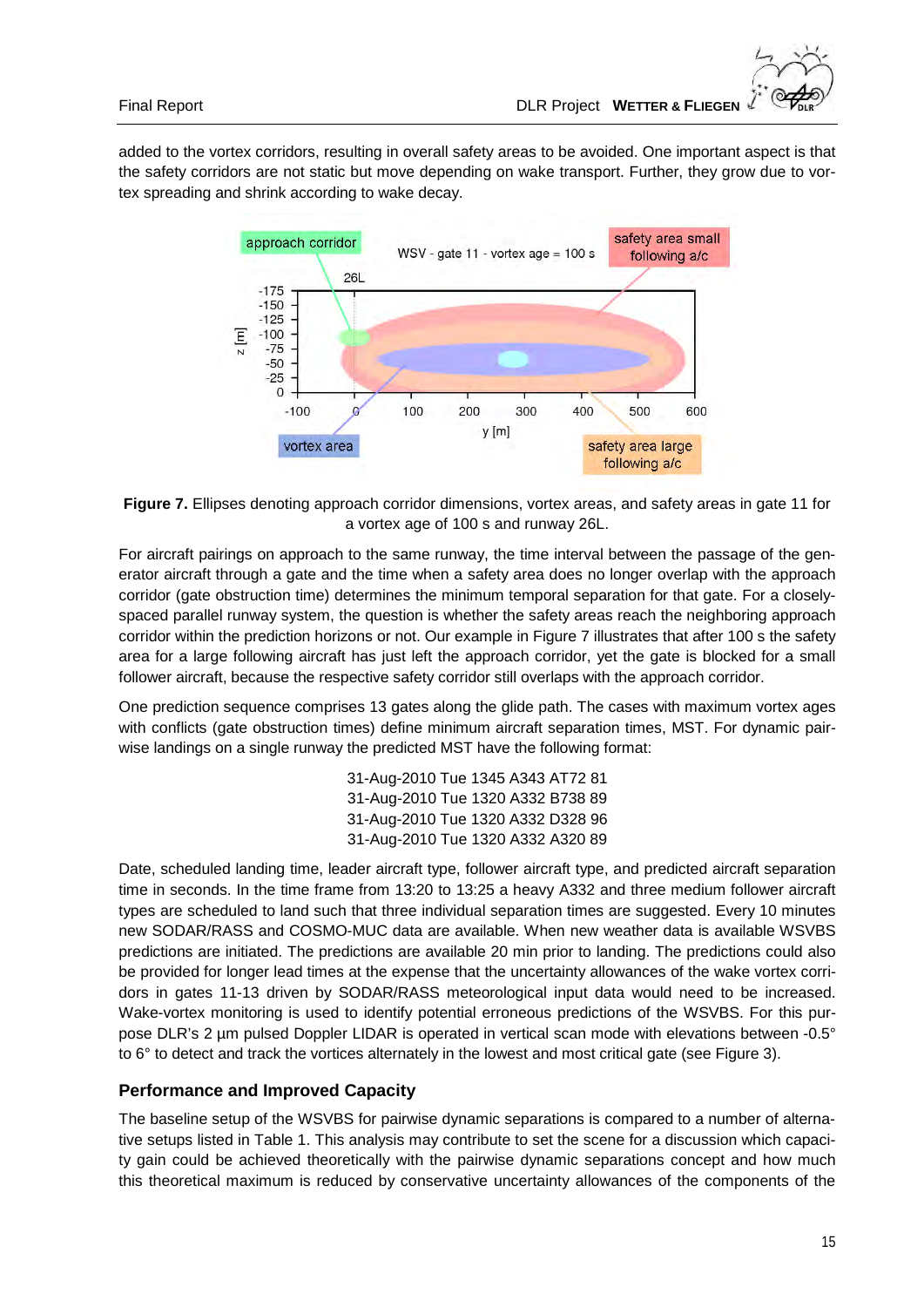WSVBS that consider statistical variations of aircraft flight path, meteorological parameters, wake vortex behavior, and resulting safety areas.

The analysis is based on the field campaign data gathered from 23 June 2010 to 8 September 2010 at Munich airport. In that time frame WSVBS predictions for 7300 landings of individual leading heavy aircraft and medium type follower aircraft on runway 26L have been conducted. The investigated scenarios are listed in Table 1. Setup 1 denotes the baseline scenario of the WSVBS where the uncertainty allowances of the approach corridor dimensions and probabilistic wake vortex predictions are set to  $2\sigma$ (95.4%). Setup 2 neglects the safety area (SHAPe) and herewith investigates the contribution of the safety area on the potential capacity gain. Setup 3 assumes long-lived vortices (llv) by delaying the onset of rapid vortex decay by one time unit  $t_0 = b_0 / w_p$  where  $b_0$  denotes the initial wake vortex separation and  $w_0$  the initial wake vortex descent speed. Setups 4 and 5 assume perfect (deterministic) wake vortex prediction capabilities where the uncertainty allowances of wake vortex behavior can be neglected without or with safety areas, respectively. These scenarios can also be considered as a reference for the potential capacity gain that could be achieved if the real wake vortex behavior would be perfectly known. Setups 1 – 5 always assume the same approach corridor dimensions. Setups 6 and 7 now consistently vary the uncertainty allowances of all probabilistic components between 1 $\sigma$  (68.3%) and 3 $\sigma$ (99.7%). These setups may provide an indication of the bandwidth of reasonable uncertainty allowances. Finally, setup 8 corresponds to the baseline setup 1 but employs the reduced lateral the flight corridor width (rw) at distances below 3.3 NM to the TDZ (gates 9 -13).

| setup                  |           |    |               |    |           |     |     |         |
|------------------------|-----------|----|---------------|----|-----------|-----|-----|---------|
| approach corridor      | $2\sigma$ | 2σ |               | 2σ | $2\sigma$ |     | 3σ  | $2σ$ rw |
| wake-vortex prediction | $2\sigma$ | 2σ | $2\sigma$ llv | 0σ | Oσ        |     | 3σ  | 40      |
| safety area            | ves       | no | ves           | no | ves       | ves | ves | ves     |

**Table 1.** Survey on investigated scenarios.

Table 2 lists the average minimum separation times (MST) in which pairwise separations for landings on single runways could have been reduced either below ICAO separation (125 s) or radar separation (70 s) and their respective frequency of use. For the standard setup of the WSVBS in only 1.1% (4.0%) of the time the aircraft separations could have been reduced below radar (ICAO) separation. Setup 2 indicates that the consideration of a safety area around the vortex centers, which guarantees safe and undisturbed flight, noticeably reduces the potential capacity gain. However, even with neglected safety areas the frequency of use of 2.6% for radar separation still is small. The comparison of setups 1 and 3 indicates that the increased lifetimes of the vortices in setup 3 have only a minor effect on the frequency of use of the WSVBS because mainly vortex transport out of the approach corridor (and not vortex decay) enables reduced separations.

| setup                                        |    |          |                                |              |         |          |         |      |         |     |        |                  |          |     |         |     |
|----------------------------------------------|----|----------|--------------------------------|--------------|---------|----------|---------|------|---------|-----|--------|------------------|----------|-----|---------|-----|
| MST below [s]                                | 70 | りつち<br>້ | 70                             | 25           | 70<br>u | 125<br>້ | 70<br>U | 125  | 70<br>ັ | 25  | 70     | 125              | 70       | 125 | 70<br>u | 125 |
| [s<br>average MST                            | 59 | 87       | 53                             | 80           | 60      | 87       | 50      | 82   | 52      | 93  | 53     | $^{\circ}$<br>οı |          | -   | 56      | 83  |
| $\sqrt{2}$<br>use<br><b>I</b> requency<br>0t |    | 4        | <b>6</b><br>$\sim$<br><u>.</u> | -<br>⌒<br>U. | . . U   | ົ<br>ა.ს | 16.2    | 49.3 | 6.2     | 38. | -<br>4 | 34.              | ⌒<br>v.v | v.v | ı.c     | 4.1 |

Notably, even deterministic wake vortex predictions and the neglect of safety areas in setup 4 only allow for 16.2% (49.3%) reductions of aircraft separations below radar (ICAO) separation. This is that at radar separation the vortices have not left the approach corridor in at least one of the considered gates in more than 80% of the cases. Setup 5 employs deterministic wake vortex prediction and considers the safety areas. So even if the meteorological input data and the resulting wake vortex predictions would be perfect, reductions of aircraft separations below radar (ICAO) separation could safely be achieved only in 6.2% (38.1%).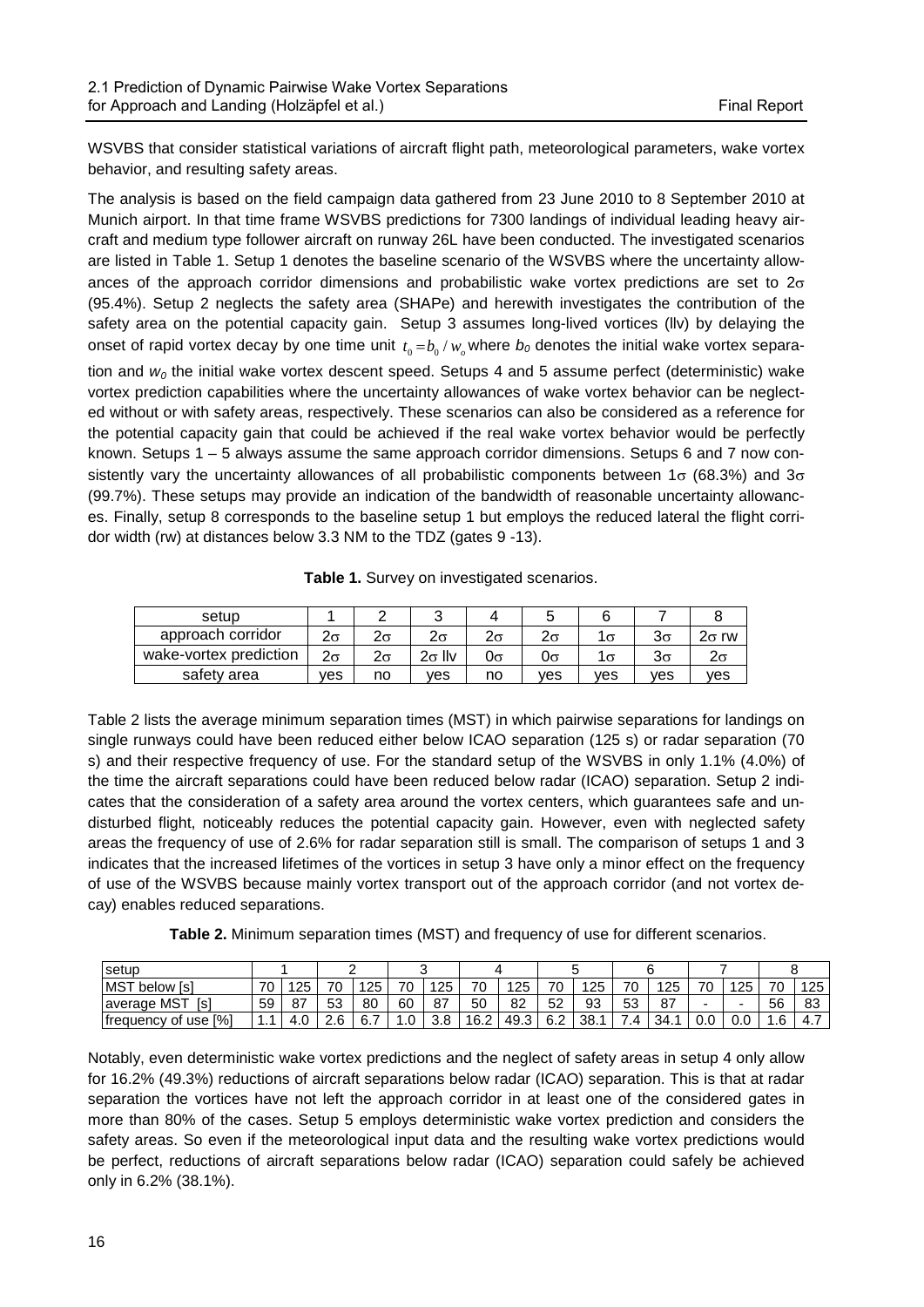Setup 6, employing 1σ-uncertainty allowances for both aircraft and wake corridors, indicates that also the approach corridor dimensions play an important role. The fraction of time for radar separations or less is with 7.4% even slightly higher than the 6.2% achieved with deterministic wake vortex predictions combined with 2σ-approach corridor dimensions (setup 5). On the other hand, setup 7 employing 3σuncertainty allowances is obviously far too conservative. Setup 7 would allow in only one case out of 7300 to reduce aircraft separations to 128 s. Finally, setup 8 confirms the relatively large impact of the flight corridor dimensions on the achievable reductions of aircraft separations: the reduced lateral flight corridor widths in the lowest gates may increase the fraction of radar separation by almost 50% compared to the baseline setup 1.

Figure 8 delineates the history of arrivals for which dynamic pairwise aircraft separations could have been reduced either below ICAO separation (125 s) or radar separation (70 s) for the baseline case (setup 1, above) and the deterministic wake vortex predictions without safety areas (setup 4, below). Additionally, predicted aircraft separations below 180 s are shown. The small fraction of 7% of the arrivals in which aircraft separations could have been reduced below 180 s indicates one more time that the baseline setup 1 of the WSVBS is designed very conservatively. In contrast, for the non-conservative setup 4 the fraction of arrivals with reduced separations and the respective durations are significantly higher.







 **Figure 9.** History of potential usage of ICAO separations or radar separations for heavy/medium aircraft weight class combinations (HM, green) or dynamic pairwise separations (DP, red) during the 66 days of weight class the Frankfurt campaign. (From Gerz et al. 2009.)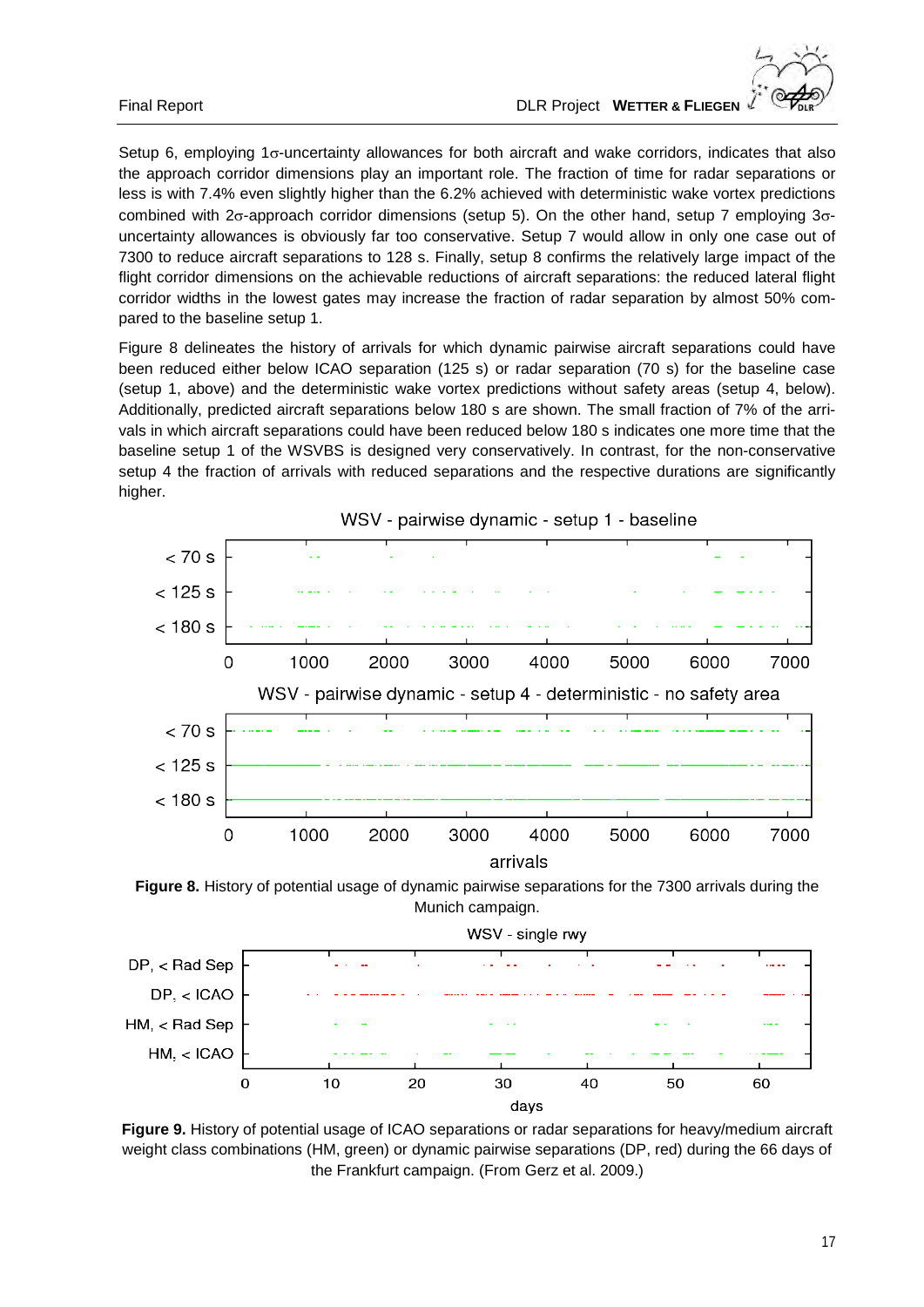A comparison of the potential benefits of dynamic pairwise separations and heavy/medium aircraft weight class based separations has been conducted employing the weather data gathered during the demonstration campaign of the WSVBS at Frankfurt airport in the year 06/07 (see Figure 9). For this purpose the Frankfurt traffic mix of a single representative day has been used. The fraction of time for radar separations is almost doubled from 1.5% for heavy/medium pairings to 2.8% for dynamic pairwise separations. For the latter aircraft separations could have been reduced below the ICAO standards in 10.6% of the time. During the Munich campaign dynamic pairwise separations reduced below the ICAO standards could have been applied only in 4.0% of the arrivals (see Table 2). This comparison indicates that the Frankfurt trial benefited from the strong wind periods occurring during January and February 2007. This highlights that the capacity gains found in this study strongly depend on the weather conditions prevailing during the respective measurement campaign and may differ significantly for other periods of the year and/or other airport locations.

For the interested reader Figure 10 reveals which gates impede reduced aircraft separations for the setups 1, 4, 6, and 8. In the baseline case (setup 1) gate 13 (the one closest to the runway threshold where aircraft fly at 29 m above ground) hinders WSVBS operations in 41%. In 57% gates 11 – 13 where the wake vortex predictions are driven by SODAR/RASS measurements limit reduced separations. On one hand, this is further evidence for the bottleneck close to the ground. On the other hand, this also means that only in 43% of the landings improved numerical weather prediction could increase the usage period of the WSVBS.



**Figure 10.** Last gates impeding reduced aircraft separations for four different system setups.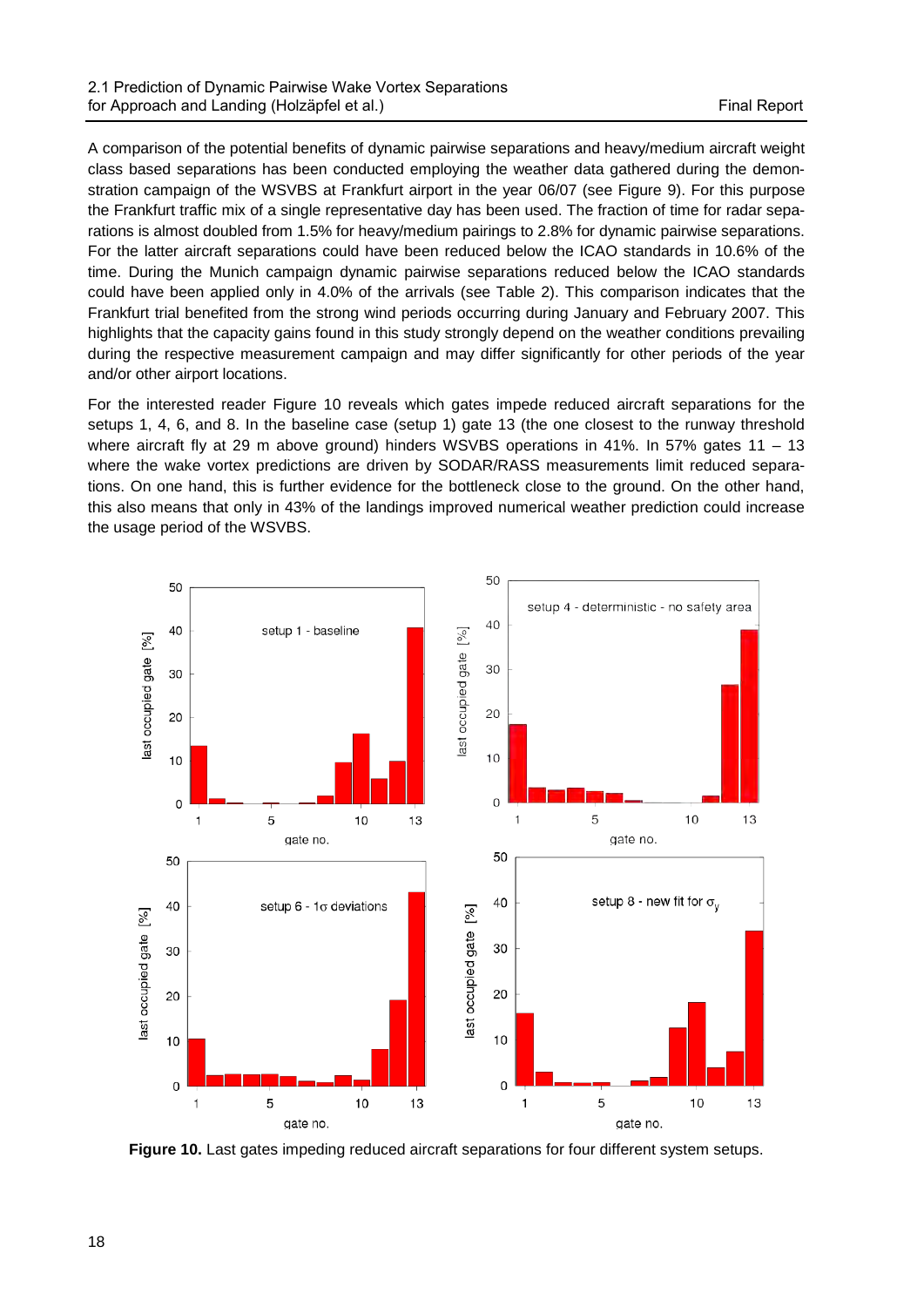Interestingly though, gate 1 (the farthest-out gate at 1077 m height) blocks reduced separations in almost 14% of the cases. This is attributed to the fact that the first approach corridor features the largest dimensions. Further, gate 10 impedes reduced separations in 16% of the time. At this gate two effects appear decisive. First, it is the lowest gate employing numerical cross-wind predictions, which lead to larger uncertainty allowances of vortex position compared with predictions using actual wind measurements. Second, the aircraft vortices are shed at 190 m height where ground effect still contributes to the lateral wake vortex transport for the aircraft with the largest wing spans.

Furthermore, Figure 10 indicates that reduced uncertainty allowances for wake vortex prediction further increase the dominance of the gates 11 - 13 in ground proximity (setup 4 – deterministic: 67%, setup 6 - 1σ deviations: 71%). On the other hand, gate 10 becomes non-relevant. In contrast, the reduced lateral flight corridor dimensions in setup 8 diminish the blocking effect of the lowest gates 11 – 13 from 57% in the baseline case to 45%. It has also been investigated whether the wake vortex predictions initialized with a maximum or a minimum circulation value (see above) block the gates for longer times. It appears that both wake vortex prediction runs are of similar importance. Interestingly, the wake predictions based on the minimum circulation block the gates slightly more frequently which probably can be attributed to the reduced wake vortex descent speed in the gates out of ground effect.

Figure 11 demonstrates the principle of operation of the WSVBS (setup 1) and variations of it (setups 2, 4) for a case with strong crosswind where extremely short aircraft separations between a leading B762 and a following A321 have been predicted. Figure 11 right below shows vertical profiles of wind and potential temperature indicating excellent agreement between the measured (SoRa) and predicted (COSMO) wind profiles. The crosswind (green) rises from 7.0 m/s at 10 m height to a maximum of 17 m/s at 450 m height. Also due to the veering of the wind with height (Ekman spiral) the crosswind then decreases again to 6.0 m/s at the highest gate at 1077 m above ground. Due to this particular wind profile either gate 1 and/or gate 13 are cleared at last from wake vortices or safety areas. For the baseline setup the WSVBS predicts that the safety areas (Figure 11, top right, blue) have left the flight corridor (dashed lines) laterally in gate 1 already at only 37 s. For probabilistic wake vortex prediction and neglect of the safety areas (setup 2, P2P, red) this time reduces to 30 s and it is further reduced to 17 s for deterministic wake vortex predictions without safety areas (setup 4, D2P, green). The three plots on the left side indicate that for all considered setups neither vortex descent nor vortex decay would allow for the achieved short separations.

In order to further assess the benefits of dynamic pairwise separations compared to weight class based separations we evaluate the sensitivity of the predicted separations on the aircraft type combinations. The results recapitulated here only for the baseline case are similar for the other setups. For a given heavy leader aircraft at a given environmental situation the separation times of the different medium follower aircraft landing within the five minutes increment of the flight plan vary only slightly. On average this variation amounts to 6 s. Little surprising, maximum variations reaching up to about 40 s may occur when a heavy leader aircraft (e.g. B744) is followed either by a relatively heavy medium type aircraft (e.g. A321, MTOW = 83 t) or a relatively light medium type aircraft (e.g. DH8D, MTOW = 29 t). For the same follower aircraft and different heavy leader aircraft at a given environmental situation the separation times vary stronger. On average this separation time difference amounts to 13 s where maximum variations may reach up to about 60 s. An example for this are leading B77W (MTOW = 352 t) and A310 (MTOW = 150 t) followed by a SB20 (MTOW =  $23$  t).

From the high percentage of cases in which the wake vortices have not left the flight corridor (setups 4 and 5 employing deterministic wake vortex predictions) one may conclude that even under ICAO separations it is daily practice that approaching aircraft fly close to not fully decayed wake vortices. This finding is also corroborated by long-term lidar measurements of wake vortices at Charles de Gaulle airport. There it was found that in 3% of the cases the vortices were at least as close as 25 m to following landing aircraft within one gate close to the threshold (Treve 2011). The observations at Charles de Gaulle airport imply that a non-negligible number of landing aircraft could theoretically encounter the wake vor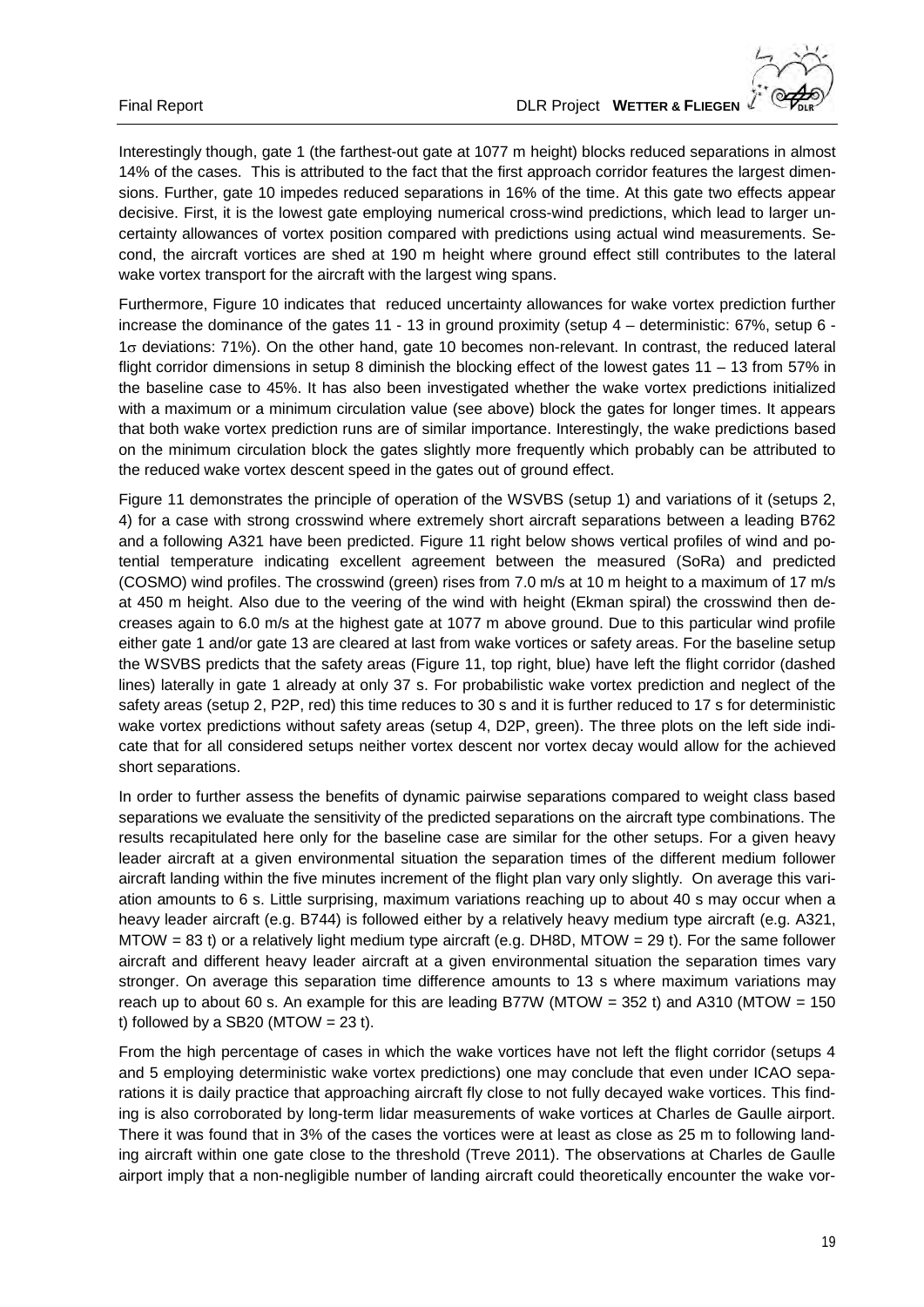tex core regions where the exerted rolling moments have maximum strength. This raises the question which mechanisms secure the safety of current operations and which mechanisms allow pilots even to land at radar separation under VFR conditions. It is not likely that the pilots are always successful at flying upwind and/or above the vortices in particular close to the threshold.



**Figure 11.** Predicted envelopes of wake vortex evolution and safety areas in gates 1 and 13 for strong crosswind case and setups 4 (D2P), 2 (P2P), and 1 (WSV).

Candidate explanations for the small number of critical encounters in real life are: (i) the deformation of the vortices that may alleviate vortex encounters by reducing the impact times of adverse forces and moments (Crouch & Loucel 2005, Hennemann & Holzäpfel 2011, Holzäpfel et al. 2010, Vechtel 2011), (ii) the dimensions of the flight corridor. The comparison of setups 5 and 6 indicates that the approach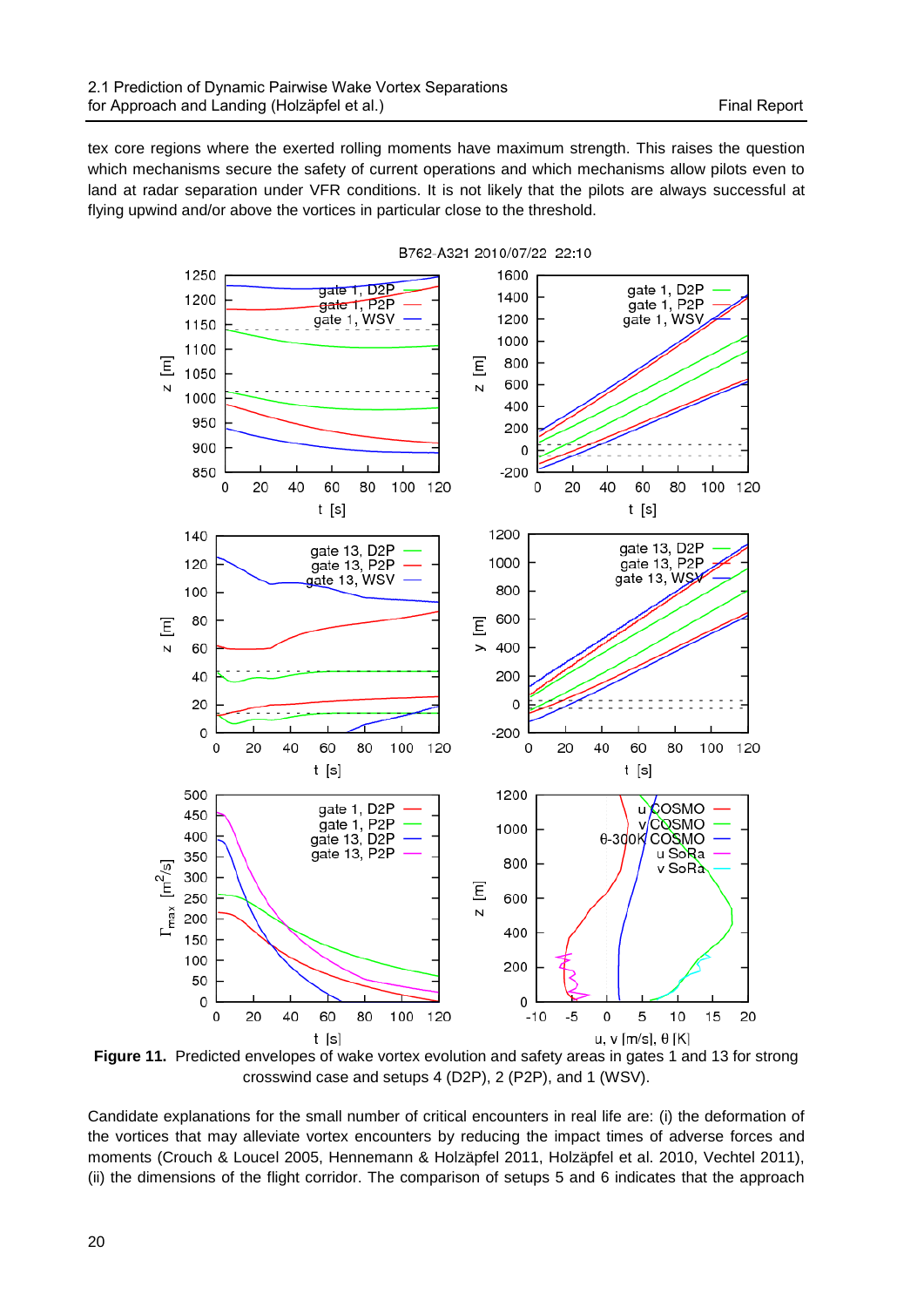

corridor dimensions have a strong impact on the frequency of potential reduced separations, (iii) the "self-protection mechanism" that tends to deviate an encountering aircraft from the vortex center, (iv) effects of the more or less generally prevailing headwind that may support effective vortex descent (by advecting the vortices along the inclined flight track towards higher glide path positions where the follower aircraft passes by) and vortex decay in a way which is not yet adequately considered in the WSVBS, or (v) end effects that weaken the wake vortices when they propagate along the vortex centers after touch down (Moet et al. 2005).

## **Conclusions**

The Wake Vortex Prediction and Monitoring System WSVBS with all its components and their interactions has been described. The WSVBS consists of components that consider meteorological conditions, aircraft glide path adherence, aircraft parameter combinations representing either aircraft weight categories or individual aircraft types, the resulting wake-vortex behavior, the surrounding safety areas, wake vortex monitoring, and the integration of the predictions into the arrival manager. The elements of the WSVBS are generic and thus could well be adjusted to the runway systems at Frankfurt and Munich airports. The WSVBS predicts the concepts of operations and procedures established by DFS and it further predicts temporal separations for closely spaced parallel runways as well as for in-trail traffic.

A specific feature of the WSVBS is the usage of both measured and predicted meteorological quantities as input to wake vortex prediction. In ground proximity where the probability to encounter wake vortices is highest, the wake predictor employs measured environmental parameters that yield superior prediction results. For the less critical part aloft, which can not be monitored completely by instrumentation, the meteorological parameters are taken from dedicated numerical terminal weather predictions. For the Munich campaign the weather prediction quality was further improved by employing hourly updated time-based ensemble predictions with the assimilation of precipitation Radar, SYNOP, TEMP, and AMDAR data. The wake vortex model predicts envelopes for vortex position and strength which implicitly consider the quality of the meteorological input data. This feature is achieved by a training procedure which employs statistics of measured and predicted meteorological parameters and the resulting wake vortex behavior.

The WSVBS combines various conservative elements that presumably lead to a very high overall safety level of the WSVBS:

- a) Wake vortex prediction as well as safety area prediction employs worst case combinations of aircraft parameters.
- b) The wake vortex model assumes that the aircraft are situated on the envelopes of the approach corridors. Likewise, the safety area model assumes that the wake vortices are situated along the wake vortex envelopes. As a consequence the probability to actually encounter wake vortices at the edges of the safety areas is outermost small.
- c) The most critical gate determines the possible aircraft separation.
- d) A LIDAR that scans the most critical gates at low altitude monitors the correctness of suggested aircraft separations.

The combination of these conservative measures certainly leads to a very high but currently unknown overall safety. Once the methodology of a comprehensive risk analysis will be established, it is planned to adjust all components to appropriate and consistent confidence levels. Possibly, this will enable to somewhat relax the current stringent safety allowances of the WSVBS with the benefit of increased operation times with reduced separations. The primary purpose of the risk analysis, of course, is to convince all stakeholders of the usefulness and capabilities of the system

The WSVBS has demonstrated its functionality at Frankfurt airport in the period from 18/12/06 until 28/02/07. At Munich airport the WSVBS has demonstrated the feasibility of dynamic pairwise separations for the first time (23/6/10 – 15/9/10). These performance tests indicate that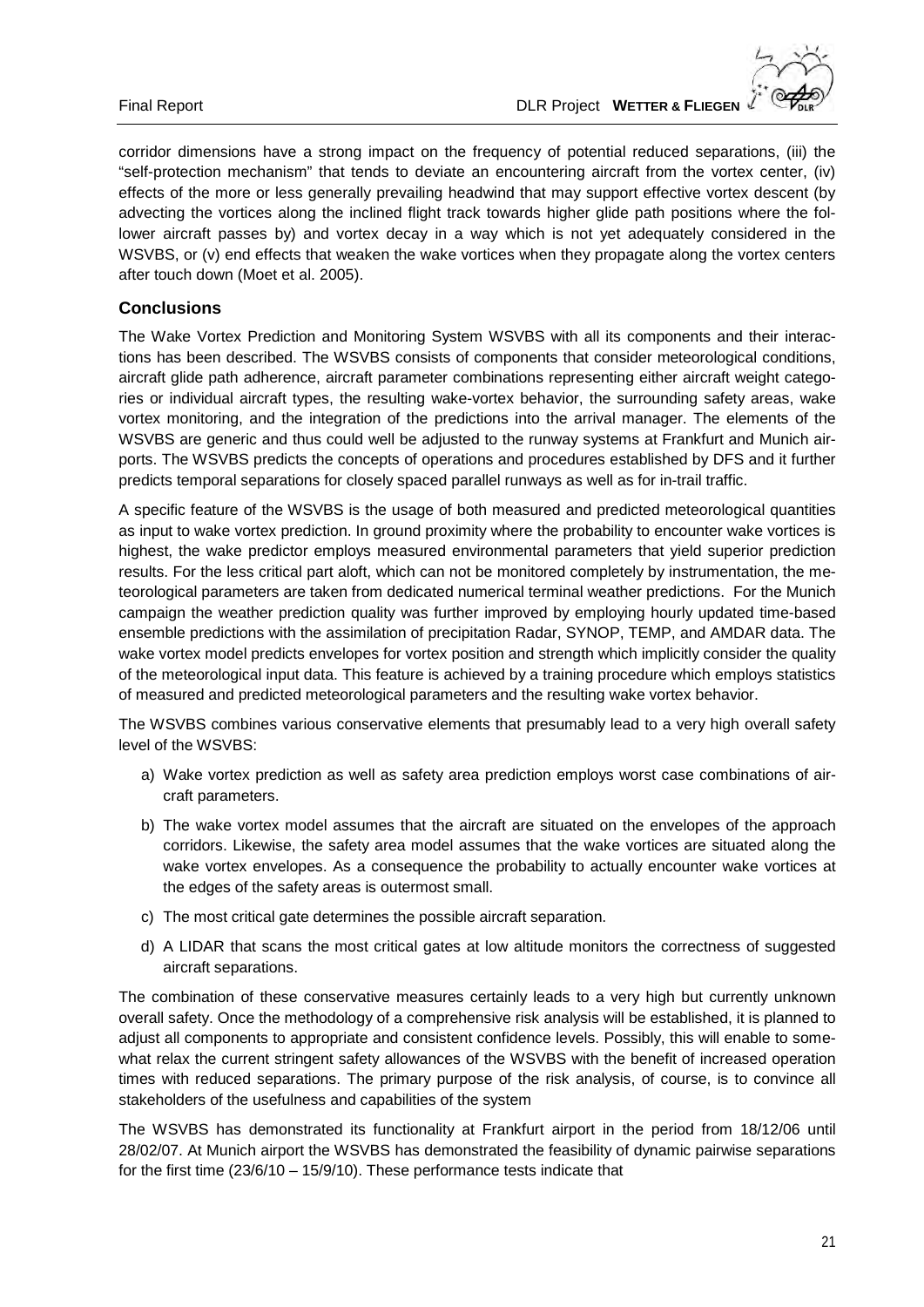i. the system runs stable - no forecast breakdowns occurred,

- ii. in Frankfurt aircraft separations could have been reduced for the closely-spaced parallel runway system in 75% of the time compared to ICAO standards,
- iii. reduced separation procedures could have been continuously applied for at least several tens of minutes and up to several hours occasionally,
- iv. the Frankfurt predictions were correct as for about 1100 landings observed during 16 days no warnings occurred from the LIDAR,
- v. the consideration of dynamic pairwise separations may almost double the times operating at radar separation compared to weight class combinations,
- vi. an assessment of the sensitivity of the predicted dynamic pairwise separations on the aircraft type combinations indicates a higher sensitivity on the heavy leader aircraft types than on the medium follower aircraft types,
- vii. the impact of the flight corridor dimensions on the achievable reductions of aircraft separations turns out to be relatively large. So the existing and in future expected improvements of navigational performance may substantially support the performance and introduction of new wake vortex advisory systems,
- viii. the potential capacity gains of dynamic pairwise operations for single runways appear to be very small for the baseline setup of the WSVBS. A sensitivity analysis of eight different setups of the WSVBS indicates that the baseline setup of the WSVBS features a very conservative design. On the other hand, it is found that for perfect weather data and perfect wake vortex predictions the vortices have frequently not left the flight corridor when the follower aircraft passes the respective gates. Nevertheless, current operations are safe. A number of candidate explanations for the small number of critical encounters in real life is suggested. Deepened understanding of the high percentage of close approaches to wake vortices without severe consequences is prerequisite to an optimal setup of a wake vortex advisory system.

The WSVBS may also be further developed to provide warnings in situations where the routinely applied aircraft separations may not be sufficient in order to further increase safety during approach and landing.

### **Acknowledgments**

The work presented here was funded by the DLR projects Wirbelschleppe and Wetter & Fliegen and benefited from the EU projects ATC-Wake (IST-2001-34729), FAR-Wake (AST4-CT-2005-012238), FLYSAFE (AIP4-CT-2005-516 167), and the European Thematic Network WakeNet2-Europe (G4RT-CT-2002-05115) and the European Coordination Action for Aircraft Wake Turbulence WakeNet3-Europe (ACS7-GA-2008-213462). We greatly appreciate the excellent support of the teams from DFS Deutsche Flugsicherung GmbH, DWD Deutscher Wetterdienst, Fraport AG, Flughafen München GmbH, and METEK GmbH.

### **References**

Baldauf M., Seifert A., Förstner J., Majewski, D., Raschendorfer M. 2011: Operational convective-scale numerical weather prediction with the COSMO model: description and sensitivities. — Mon. Wea. Rev., Vol. 139, No. 12, 3887-3905, 2011.

J.B. Critchley, P.B. Foot, UK CAA Wake Vortex Database: Analysis of Incidents Reported Between 1982 and 1990, Civil Aviation Authority, CAA Paper 91015, 1991.

J.D. Crouch, R.E. Loucel: Flight-simulator study of airplane encounters with perturbed trailing vortices, J. Aircraft, Vol 42, No. 4, 924-931, 2005.

K. Dengler, C. Keil, M. Frech, T. Gerz, K. Kober: [Comparison and validation of two high-resolution weather forecast models at](http://elib.dlr.de/61965/)  [Frankfurt Airport.](http://elib.dlr.de/61965/) Meteorologische Zeitschrift Vol. 18, 2009, 531-542, DOI: 10.1127/0941-2948/2009/0399.

Dengler, K., Anger, J., Keil, C. 2011: Validation of Time-Lagged Ensemble Forecasts Relevant for Predicting Aircraft Wake Vortices. Submitted to Meteorlog. Zeitschrift

G. Doms, U. Schaettler, "The nonhydrostatic Limited Area Model LM (Lokal Modell) of DWD. Part I: Scientific Documentation", Deutscher Wetterdienst, Offenbach, 1999.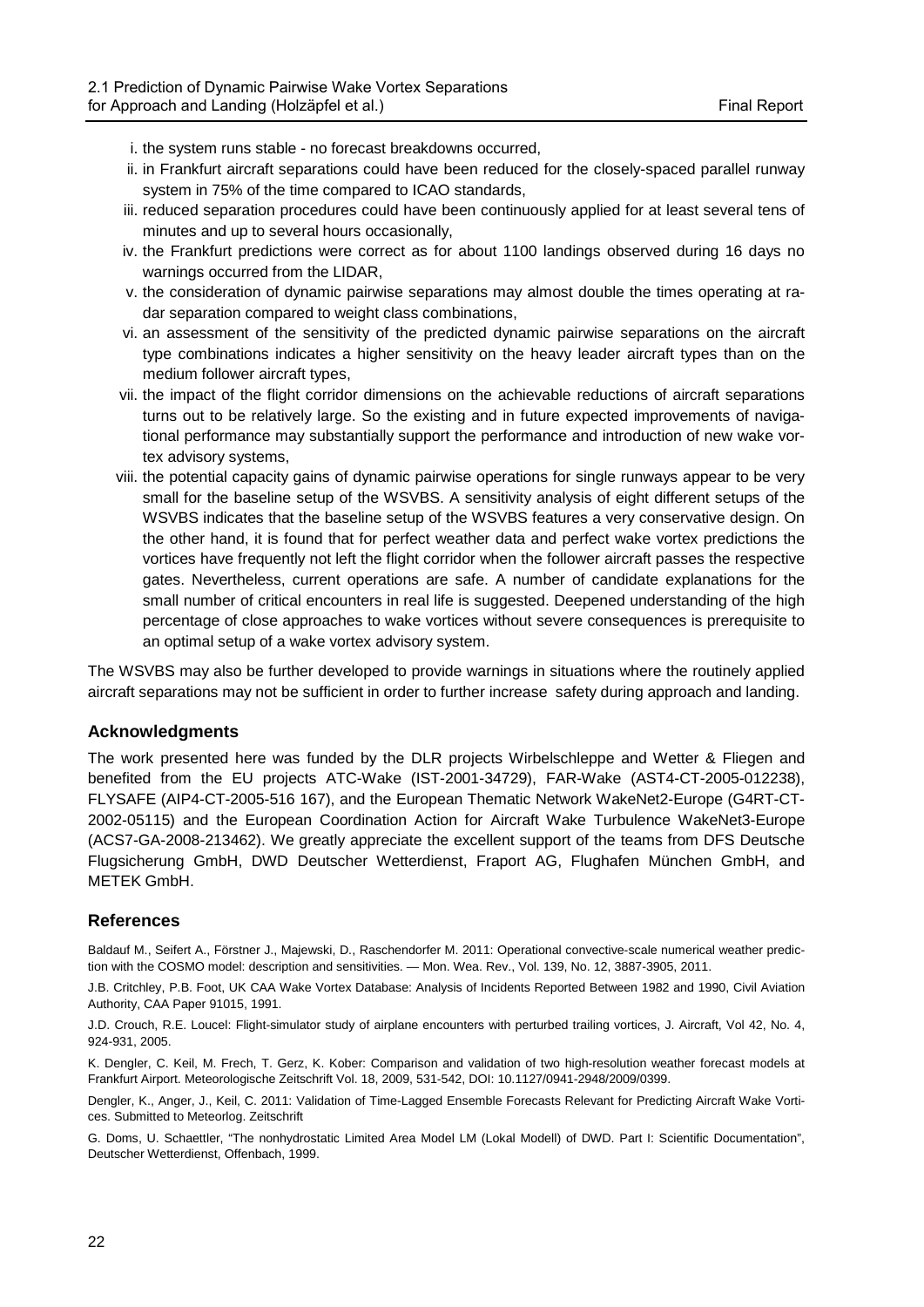

EUROCONTROL, Challenges of Growth 2008, STATFOR, EUROCONTROL, 2008.

FAA, NAS Enterprise Architecture / Infrastructure Roadmaps, Version 5.0, Federal Aviation Administration, 19th January 2011.

H. Frauenkron, M. Maiss, P. Nalpanis, "FLIP - Flight Performance using Frankfurt ILS", DFS German Air Navigation Services, Air Traffic Management Division, Version 2.0, 2001.

M. Frech, "A simple method to estimate the eddy dissipation rate from SODAR/RASS measurements", 16<sup>th</sup> Symposium on Boundary Layers and Turbulence, AMS, Portland, Paper 6.13, 2004, p. 4.

M. Frech, F. Holzäpfel, "Skill of an aircraft wake-vortex transport and decay model using short-term weather prediction and observation", J. Aircraft, Vol 45, 461-470, March-April 2008.

M. Frech, F. Holzäpfel, A. Tafferner, T. Gerz, "High-Resolution Weather Data Base for the Terminal Area of Frankfurt Airport", J. Appl. Meteor. Climat. Vol 46, 1913-1932, 2007.

T. Gerz, F. Holzäpfel, W. Bryant, F. Köpp, M. Frech, A. Tafferner, G. Winckelmans, "Research towards a wake-vortex advisory system for optimal aircraft spacing", Comptes Rendus Physique Vol 6 , 501-523, 2005.

T. Gerz, F. Holzäpfel, W. Gerling, A. Scharnweber, M. Frech, K. Kober, K. Dengler, S. Rahm, THE WAKE VORTEX PREDICTION AND MONITORING SYSTEM WSVBS PART II: PERFORMANCE AND ATC INTEGRATION AT FRANKFURT AIRPORT, Air Traffic Control Quarterly, Vol. 17, No. 4, 2009, pp. 323-346.

G.A. Grell, S. Emeis, W.R. Stockwell., T. Schoenemeyer, T. Forkel, J. Michalakes, R. Knoche, W. Seidl, "Application of a multiscale, coupled MM5/chemistry model to the complex terrain of the VOTALP valley campaign", Atmosph. Environ. Vol 34, 1435- 1453, 2000.

Gurke T., Lafferton H., "The development of the wake vortex warning system for Frankfurt Airport: Theory and implementation", Air Traffic Control Quarterly, Vol 5, 3-29, 1997.

K.-U. Hahn, C. Schwarz, H. Friehmelt, "A Simplified Hazard Area Prediction (SHAPe) Model for Wake Vortex Encounter Avoidance", 24th International Congress of Aeronautical Sciences, Yokohama (Japan), 29 August - 3 September 2004, ICAS, 24th International Congress of Aeronautical Sciences Proceedings, 2004

T. Hall, M. Soares, "Analysis of localizer and glide slope flight technical error", 27th Digital Avionics Systems Conference, St. Paul, MN 2008.

R. Hemm, G. Shapiro, D.A. Lee, J. Gribko, B. Glaser, "Benefit Estimates of Terminal Area Productivity Program Technologies", NASA/CR-1999-208989, 1999, p. 144.

I. Hennemann, F. Holzäpfel, "Large-Eddy Simulation of Aircraft Wake Vortex Deformation and Topology", Proc. IMechE Vol. 225 Part G: J. Aerospace Engineering, 2011, pp. 1336-1350, DOI: 10.1177/0954410011402257.

F. Holzäpfel, "Probabilistic Two-Phase Wake Vortex Decay and Transport Model", J. Aircraft, Vol 40, 323-331, 2003.

F. Holzäpfel, R.E. Robins, "Probabilistic Two-Phase Aircraft Wake-Vortex Model: Application and Assessment", J. Aircraft, Vol 41, 1117-1126, 2004.

F. Holzäpfel, "Probabilistic Two-Phase Aircraft Wake-Vortex Model: Further Development and Assessment", J. Aircraft, Vol 43, 700-708, 2006.

F. Holzäpfel, M. Steen, "Aircraft Wake-Vortex Evolution in Ground Proximity: Analysis and Parameterization", AIAA J. Vol 45, 218- 227, 2007.

F. Holzäpfel, T. Gerz, M. Frech, A. Tafferner, F. Köpp, I. Smalikho, S. Rahm, K.-U. Hahn, C. Schwarz, THE WAKE VORTEX PREDICTION AND MONITORING SYSTEM WSVBS - PART I: DESIGN, Air Traffic Control Quarterly, Vol. 17, No. 4, 2009, pp. 301-322.

F. Holzäpfel, M. Frech, T. Gerz, A. Tafferner, K.-U. Hahn, C. Schwarz, H.-D. Joos, B. Korn, H. Lenz, R. Luckner, G. Höhne, "Aircraft Wake Vortex Scenarios Simulation Package – WakeScene", Aerosp. Sci. Technol. Vol 13, 1-11, 2009.

F. Holzäpfel, T. Misaka, I. Hennemann, Wake-Vortex Topology, Circulation, and Turbulent Exchange Processes, AIAA Paper 2010-7992, AIAA Atmospheric and Space Environments Conference, 2-5 August 2010, Toronto, Ontario, Canada, 16 pages.

F. Holzäpfel, K. Dengler, T. Gerz, C. Schwarz, Prediction of Dynamic Pairwise Wake Vortex Separations for Approach and Landing, AIAA Paper 2011-3037, 3rd AIAA Atmospheric Space Environments Conference, 27-30 June 2011, Honolulu, Hawaii, 15 pages.

ICAO, Aircraft Type Designators; ICAO Document No. 864[3 http://www.icao.int/anb/ais/8643/index.cfm](http://www.icao.int/anb/ais/8643/index.cfm)

S. Lang, "NextGen – Next Generation Air Transportation System", Global Wake Vortex Conference II, San Diego, CA, USA, 1-2 December 2010.

H. Moet, F. Laporte, G. Chevalier, and T. Poinsot, "Wave propagation in vortices and vortex bursting," Phys. Fluids 17, 054109, 2005.

C.W. Schwarz, K.-U. Hahn, "Simplified Hazard Area for Wake Vortex Encounter Avoidance", AIAA Paper 2005-5903, AIAA Atmospheric Flight Mechanics Conference, San Francisco, CA, August 2005, pp. 5903.1 -5903.9.